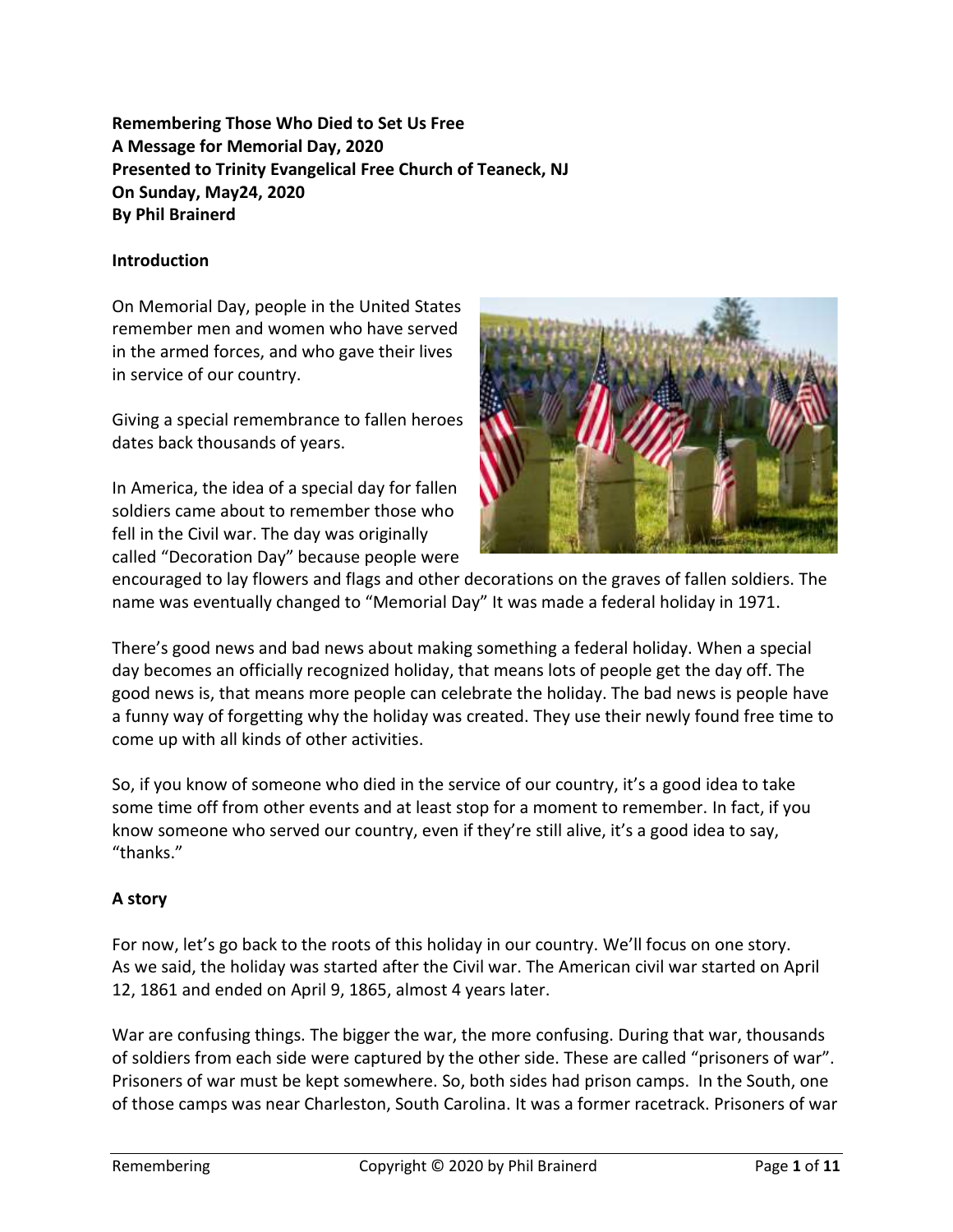were herded into this camp, which had terrible conditions. Conditions were so bad, 250 men died from exposure and disease. They were buried in a mass grave behind the racetrack grandstands.



*Washington Racetrack Graves*

Shortly after the end of the Civil war, something very special happened on the grounds of that prison camp. The south practiced the terrible sin of human slavery. During the war, Abraham Lincoln issued the Emancipation Proclamation stating that all slaves were to be freed. So, when the war ended, millions of slaves became free.

Soon after that day, 25 men, all slaves who had been recently freed, came to dig up the bodies of the men buried in the mass grave so that they could be given a proper burial. Then, on May 1, 1865, this camp was

visited by a very unusual procession of people. The procession included a thousand people were also slaves only a few weeks before, and who were freed when the war ended. They were accompanied by a group of soldiers: The Massachusetts 54th Infantry.

This was a division of soldiers made up entirely by men of African descent. Many were formerly slaves who had escaped to the North, and who used their freedom to fight for those who were still slaves in the South.

These people all came to the camp to remember the soldiers who were buried there. They sang Christian hymns, and laid flowers around the graves. They dedicated their efforts to a group of men who were later known as the "Martyrs of the Racecourse."

As I said, wars can be confusing. Many who fought in the American Civil Way believed it was fought to end slavery. Some historians say "no". It was fought, they say, over things like taxation and states' rights. Those who brought flowers to decorate the graves of the "Martyrs of the Racecourse" certainly believed they were honoring the memories of brave men who died to set them free.

# **A sad principle**

We need to look now at a historic principle. *Sometimes, free people become slaves.*

Let's consider a time in biblical history when this happened. It was the time that the early descendants of Abraham went down to live in Egypt. When they first went, one of their own, Joseph, had become the Prime Minister of the land. Because Joseph was so powerful, the children of Israel were allowed to live in some of the best real estate in Egypt. They were prosperous and happy.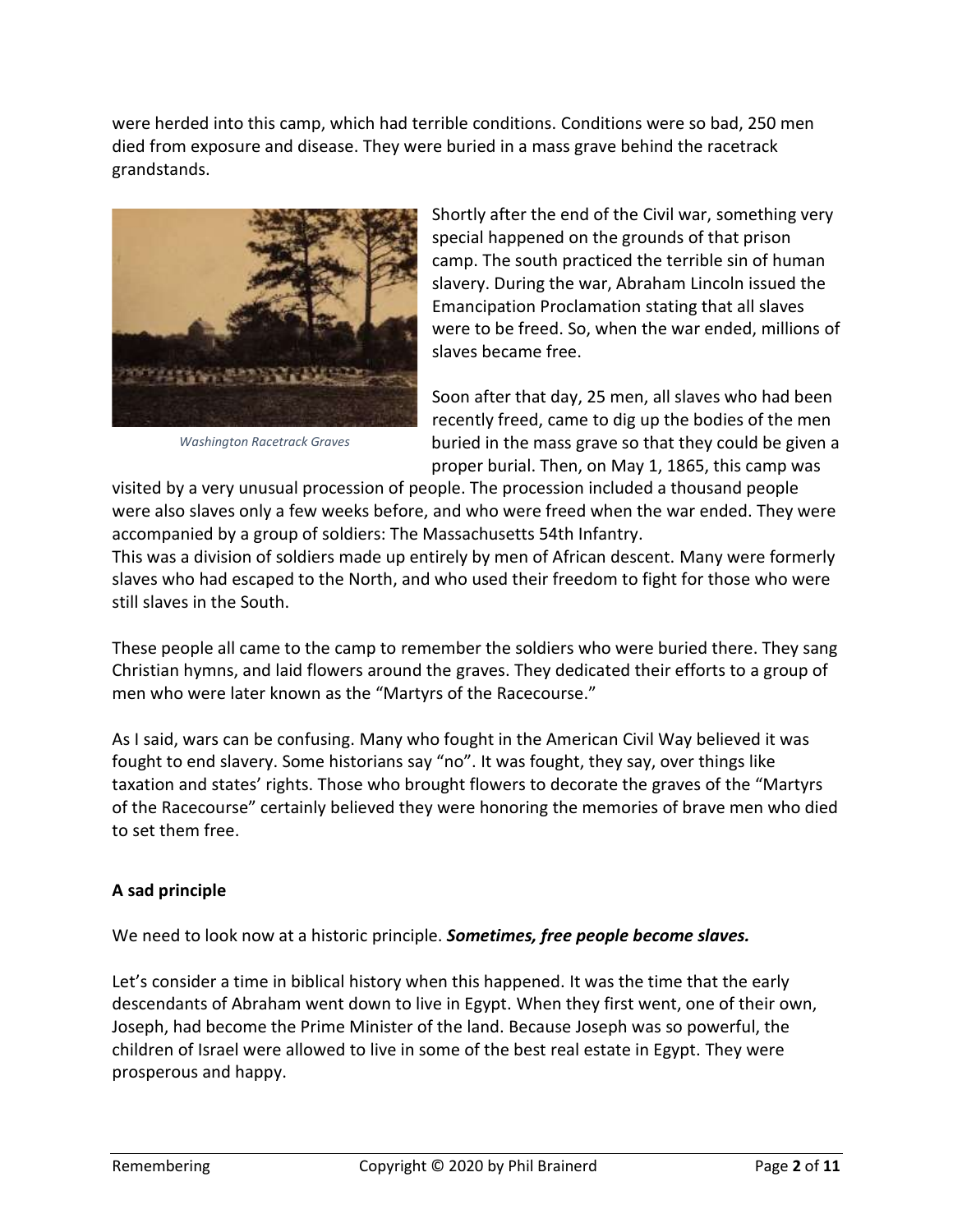This went on for years. Then, Joseph died. All his generation also passed away, one by one. Sadly, we're then told that a new king arose in Egypt. This king did not know Joseph. He decided to make the children of Israel into slaves.



*Israel in Egypt by Edward Poynter*

So, one day, the children of Israel were free, prosperous, and happy. The next, they watched in horror as soldiers marched into their territory. The soldiers brought chains and whips. From that day forward, the children of Israel were slaves. You can read about that in the opening chapters of the book of Exodus



*Adolf Hitler in Paris*

Tragically, the scene I just described has happened to many people throughout history. In the twentieth century, in the 1930s, people in Europe were free. Then, on September 1, 1939, the armies of Adolf Hitler's Third Reich marched into Poland. Other European countries like France fell one by one. Free people watched as tanks came into their towns. Those who protested were with shot on the spot or taken away, never to be seen again.

A few years later, many of the people who had been invaded, like the people of France, were freed. They celebrated when the allied nations, including the United States, rolled through. They have been free ever since. Some though, such as the people of Poland and Hungary, initially celebrated, but were

crushed when only a short time later, the tanks and armies of the Soviet Union rolled in. Those people remained under Soviet dominion until 1990.

In all the cases I just described, there were two stages. In the first stage, free people fell into bondage when armies marched into their nations. In the second stage, they were eventually freed. Some took longer than others.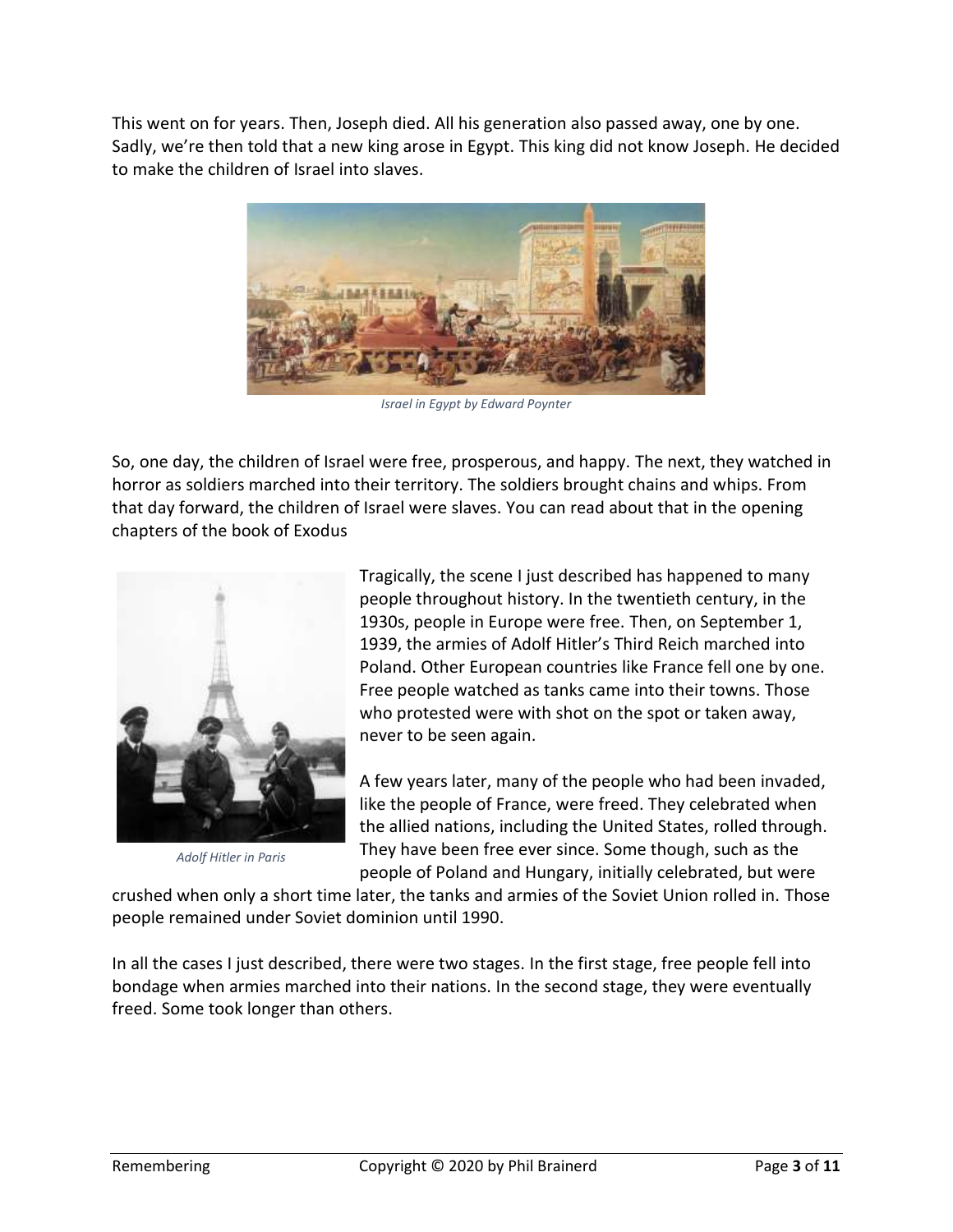#### **The Covid-19 Invasion**



*Coronavirus Illustration*

Recently, people all over the world have gone through a sort of invasion. One day, we were all free. We could go anywhere we wanted to at any time. The only limitations were the amount of money you had and how much free time you had. Then, a virus called Covid-19 came. Suddenly, we all became prisoners in our homes. Taking a step out the front door could mean death by a horrible disease. We began to run out of things. People all over the world were getting scared – very scared. We all became, if you will, slaves of a disease, and the way our world has reacted to it.

As I said, many times in history when an invasion

happened, there were often two stages. In the first, the invaders rolled through. Free people were taken captive. The second stage came when people were freed. When will that time come for us? When will the second stage arrive? *When will we be freed from Covid-19 and its terrible effects?*

### **The Answer (at least to start)**

When I went to seminary, one of my professors had a saying. If someone asked him about the future, he would say, "Well, I'm not a prophet nor the son of a prophet". In other words, he was saying, "God isn't telling me anything he's not telling you." I'm afraid the same is true for me. I'm not a prophet nor the son of a prophet.

However, although I'm not a prophet, I have done something that many pastors in the United states and all over the world have done. I've spent a long-time studying God's Word. I've been gifted with the ability to sit at the feet of some wonderful Bible teachers. Those people taught me a lot.

Because of that, I believe that I and other Bible teachers all over the world can bring encouragement during hard times. Do you know how we do that? By remembering things. We look at God's Word, the Bible, and we look at what God has done in history.

I don't know if we can find the final answer, but whenever we open God's word, we're off to a good start. So, let's do some remembering together.

#### **The Children of Israel in Egypt**

Let's look at the Bible story we mentioned a few minutes ago: The slavery of the Hebrew people in Israel. People who were happy, prosperous, and free one day became slaves the next.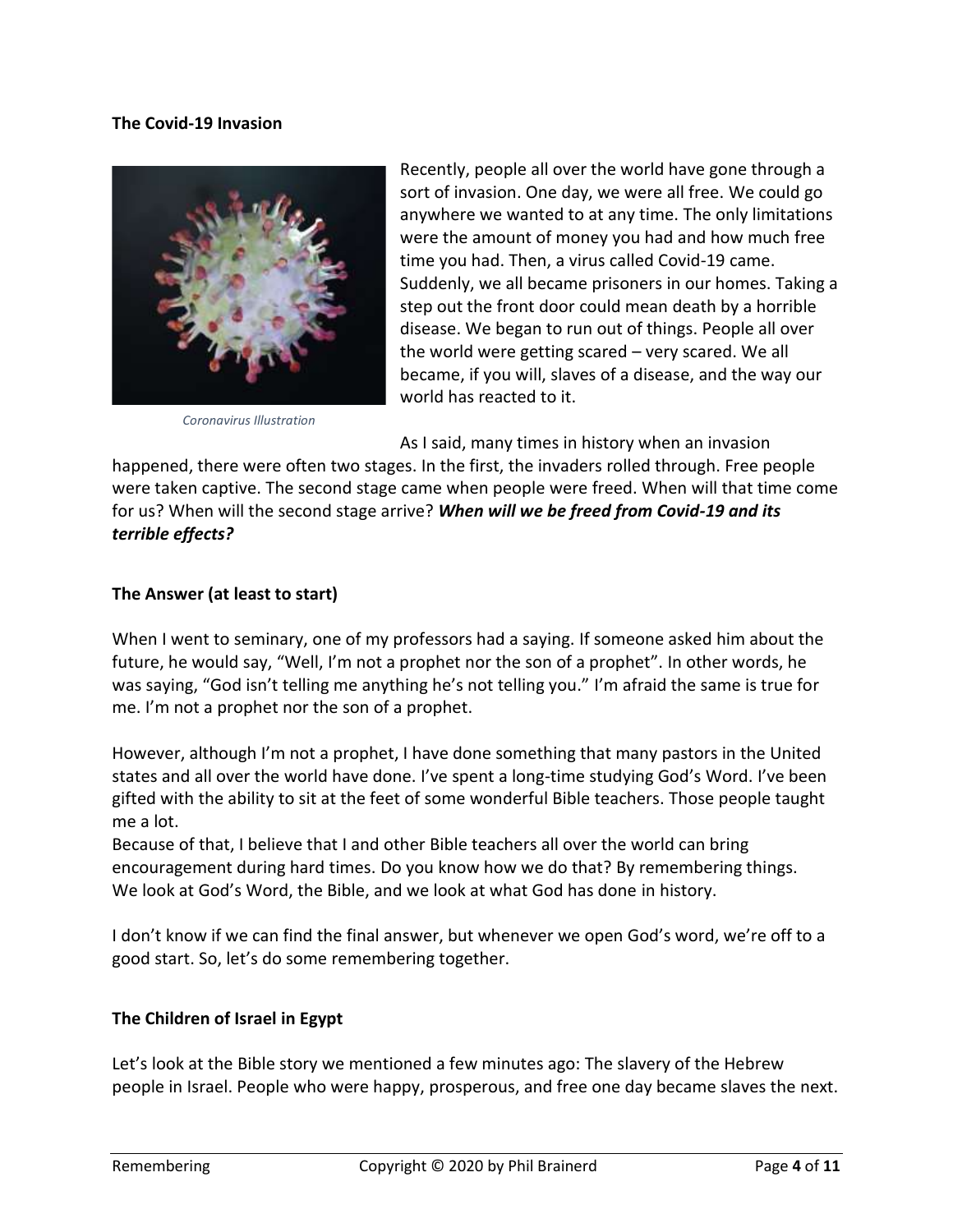We need to ask: *How could something like this happen?* Why would God allow this to happen to anyone, much less his chosen people?

We'll look at two answers today.

#### **We know, but we don't know exactly**

The first answer is: We know, but we don't know exactly. What do I mean by that?

I've spoken about this on numerous occasions, so we won't read all the passages over again. We'll settle for a quick summary. In the opening chapters of Genesis, we're told that God created a perfect world, and gave it as a gift to the parents of the Human Race, Adam and Eve. We're told in Genesis 3 that Adam and Eve were tempted by the Serpent, the Devil, and fell into sin. When they did that, they broke a perfect world. They broke all kinds of things. The world, which had been a gift to Adam and Eve, was now under a curse. Formerly, everything Adam and Eve needed for food was either hanging off trees or could be easily grown by tending the Garden of Eden. Now, the ground would only provide food through hard work. Painful thorns would block the way to food.

This was only the beginning. Things were going to get a lot worse. It may be the Adam and Eve would never understand the mess they made, so God ended the description there.

But worse than the pain of living on earth was death. By sinning, by disobeying God, Adam and Eve now brought death into the world. So, in Genesis 3, we meet the three great enemies of Humankind: The Devil, Sin, and Death.

I said that things would get worse. That happened fast. In only a few years, Adam and Eve learned that their son Cain had killed their other son Abel. It was horrible. Cain killed Abel by beating him to death.

After he did that, God said something to Cain. "And the Lord said, "What have you done? The voice of your brother's blood is crying to me from the ground." (Genesis 4:10)

So, God introduces the idea that when we sin, it has a cosmic consequence. The earth and the universe react badly when we sin. Every time we sin, our world and the Universe break a little bit. The more we sin, the more the world breaks.

The violence of the human race became so great that God had to bring a terrible flood in the days of Noah. The sin of the first humans started a kind of fire that became so great, God had to extinguish it with enough water to wipe out most of the living things on the earth.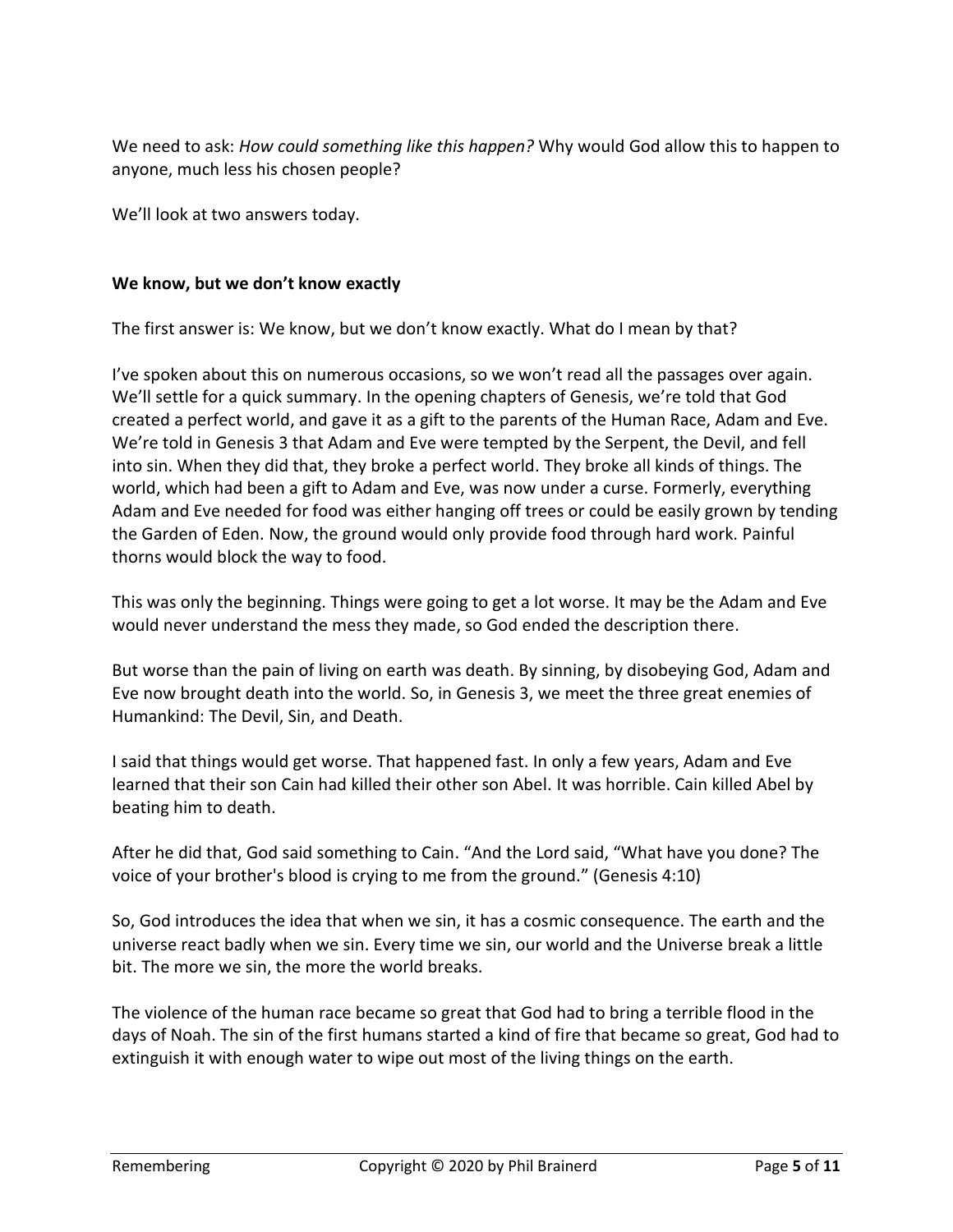Unfortunately, when he did that, God didn't permanently wipe out the problem of sin. That wasn't his intent. That terrifying action only bought humanity time. Someday, the sins of all humans will once again bring forth terrifying reactions from the earth. They will also call for terrible actions from God. We call those days the "end times".

In the meantime, there is a cumulative effect of sin building up in the world. At different times, the world breaks in different ways under this load. It can be big: Earthquakes, storms, plagues. It can be smaller, a tragedy entering an individual life or a small group. Often, this appears to our limited human minds to be random

Jesus spoke about this. Luke tells us about it in his Gospel account:

There were some present at that very time who told him about the Galileans whose blood Pilate had mingled with their sacrifices. And he answered them, "Do you think that these Galileans were worse sinners than all the other Galileans, because they suffered in this way? No, I tell you; but unless you repent, you will all likewise perish. (Luke 13:1-3)

What were these people asking about? At the time Jesus lived on the earth, the Roman Governor was Pontius Pilate. He wasn't as bad a tyrant as Herod, but he was bad. For some reason, he murdered a group of people when they were involved in worship. There was something seemingly random about this. People could understand if these people were breaking the law, or if they were in sinning in some obvious way. But these people were either worshipping or on the way to worship. No one could figure out what these people had done to cause this tragedy.

Jesus told those who asked that there was nothing these people did that was worse than anyone else. Sometimes, bad things happen, and we aren't told why. Instead, Jesus said something that we wouldn't normally expect: He told those who asked that unless they repented, they too would perish.

That seems a little cold, doesn't it? Religious leaders are supposed to give comforting words at a time like that.

If that wasn't enough, Jesus then gave another related example:

Or those eighteen on whom the tower in Siloam fell and killed them: do you think that they were worse offenders than all the others who lived in Jerusalem? No, I tell you; but unless you repent, you will all likewise perish." (Luke 13:4-5)

Jesus heard the story of his crowd and then added one more. This was another seemingly random event. Siloam was a place in Jerusalem. Someone built a tower there. Apparently, they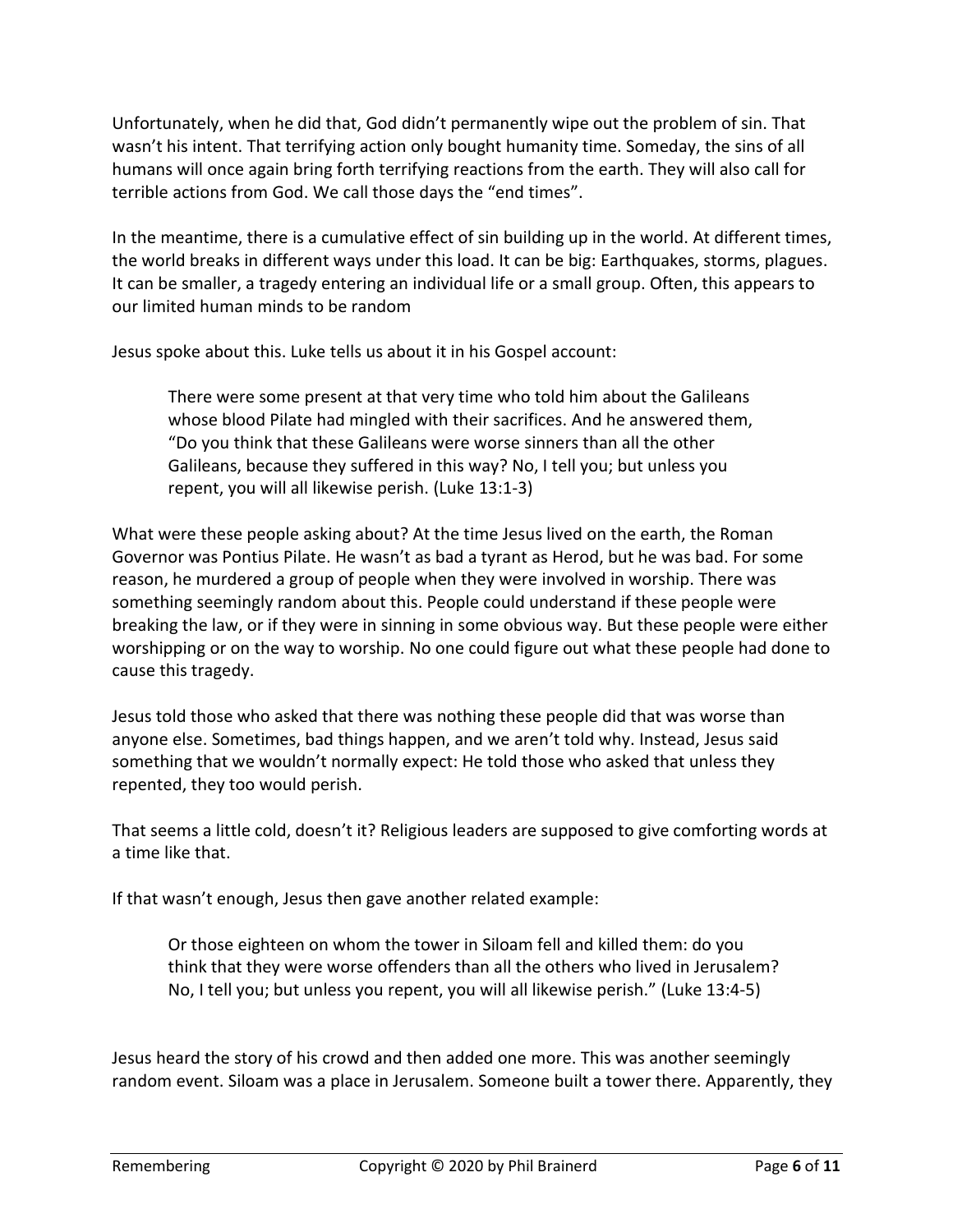didn't build it very well. One day, for no known reason, it fell. When it did, it killed a lot of innocent people.

Once again, Jesus didn't give an answer to exactly why the tower fell. He just told people that they needed to repent.

When we see something that seems terrible; When we see something that doesn't make any sense; When we see pain that seems totally random; Jesus doesn't always start with a comforting word. Jesus doesn't always give us an explanation.

Sometimes, he gives us some "tough love". He reminds us that the world is broken. And sometimes when it breaks it hurts people. At those times, we must remember: The world is broken by the cumulative effect of all the sins of the human race.

This is important: That includes you, and that includes me. We too, are sinners. So, when confronted with the seeming randomness of our broken world, Jesus told the people of his day to look to their own hearts. He told them to start with their own lives and their own sin. *He told them to repent.*

Isaiah once said something that's important here:

"For my thoughts are not your thoughts, neither are your ways my ways," declares the Lord. "As the heavens are higher than the earth, so are my ways higher than your ways and my thoughts than your thoughts. (Isaiah 55:8-9)

When we see evil in the world, it sometimes looks random. But understand this: nothing is random with God. He knows all things. He controls all things – he is sovereign and all-powerful. He has a plan. Sometimes, he lets us in on some of the details of his plan. Sometimes, he does not.

He simply tells us that when things are bad, we must take care to watch our own hearts. We must repent. We must take responsibility for the sins that we dump into the broken world.

Now, at other times we are reminded that although God is not obligated to tell us all the details of how our broken world works, he has shown us great kindness. He sent his son Jesus to walk through the world with us. Because he did that, he understands when we face pain. He too, grieves when we face pain.

# **Some Theories on the Current Crisis**

Like many of you, I watch TV and listen to the radio. And I read the newspaper and I check around on the Internet. I'm sure you're all hearing theories about the disease that is enslaving our entire planet.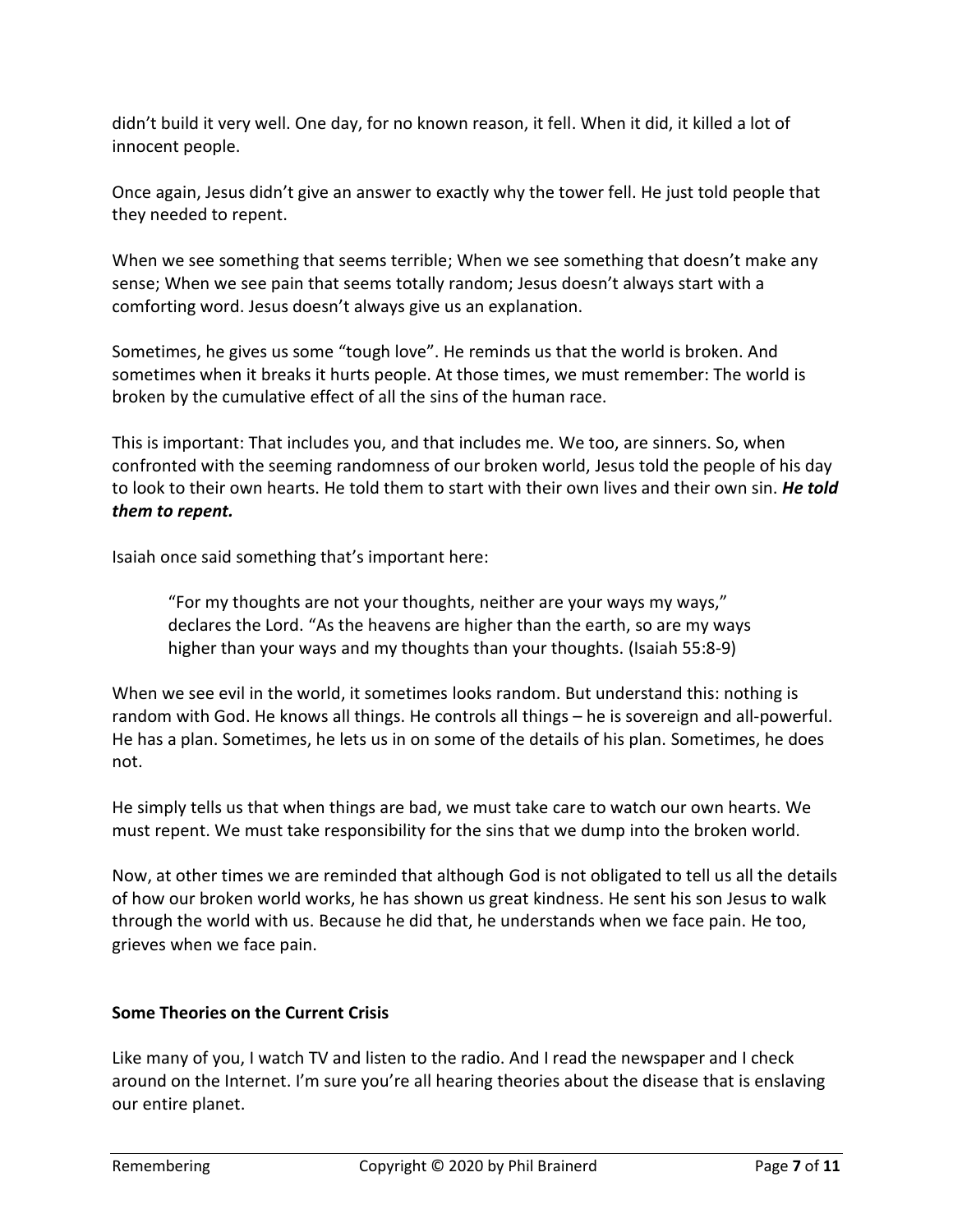One theory says that some people who lived in China ate some strange food, and it made them sick. Another theory says that someone in a laboratory was working with some disease sample, with hopes of creating a cure, and a sample got out by accident. Another theory says that this disease was created and released on purpose by insidious people who wanted to kill lots of people. That's only the start. There are still other theories.

You know something? I am not a prophet, nor the son of a prophet. I don't know. This is what I know. I know that Pontius Pilate died a long time ago and appeared before God. He was judged for what he did to innocent people who wanted to worship.

If the person who built the tower of Siloam cheated on the building materials, and if that caused the tower to fall on innocent people, that builder has stood before God and been judged.

If some insidious people created this disease with the intent of hurting a lot of people, God knows about it, and they will be judged.

What I do know is this: I am a sinner. I know that whenever I sin, I add to the brokenness of our world. So, I need to constantly ask God to help me to repent of my sin. I know that you need to do that, too. If you don't, you will be in danger of something much worse than Covid-19.

So, sometimes terrible things happen in our world. We know why: It's the cumulative effect of sin in our world. We may not know exactly how or why the brokenness of the world affected us or someone we care about.

# **Sometimes we know why.**

There's a second type of situation where terrible things go wrong in our world. *In this case, we know why.* Let's go back to the children of Israel in Egypt.

Originally, God spoke to Abraham. He told him to leave his home in what is now Iraq, and travel to the land that is today known as Israel. God told Abraham that this land would belong to him and his descendants forever. That was an especially important command. God was going to use the descendants of Abraham and this land in powerful ways in the centuries to come.

Two generations later, the grandson of Abraham, Jacob, was living with his 12 sons in this land. Jacob's name later became Israel. Joseph wound up in Egypt, where he became prime minister. Then, there was a famine that affected the entire region. God told Jacob, that he should not be afraid to travel to Egypt during that time. Because of Israel's son Joseph, the children of Israel were given a great home in Egypt during the famine. The were happy, comfortable, and prosperous.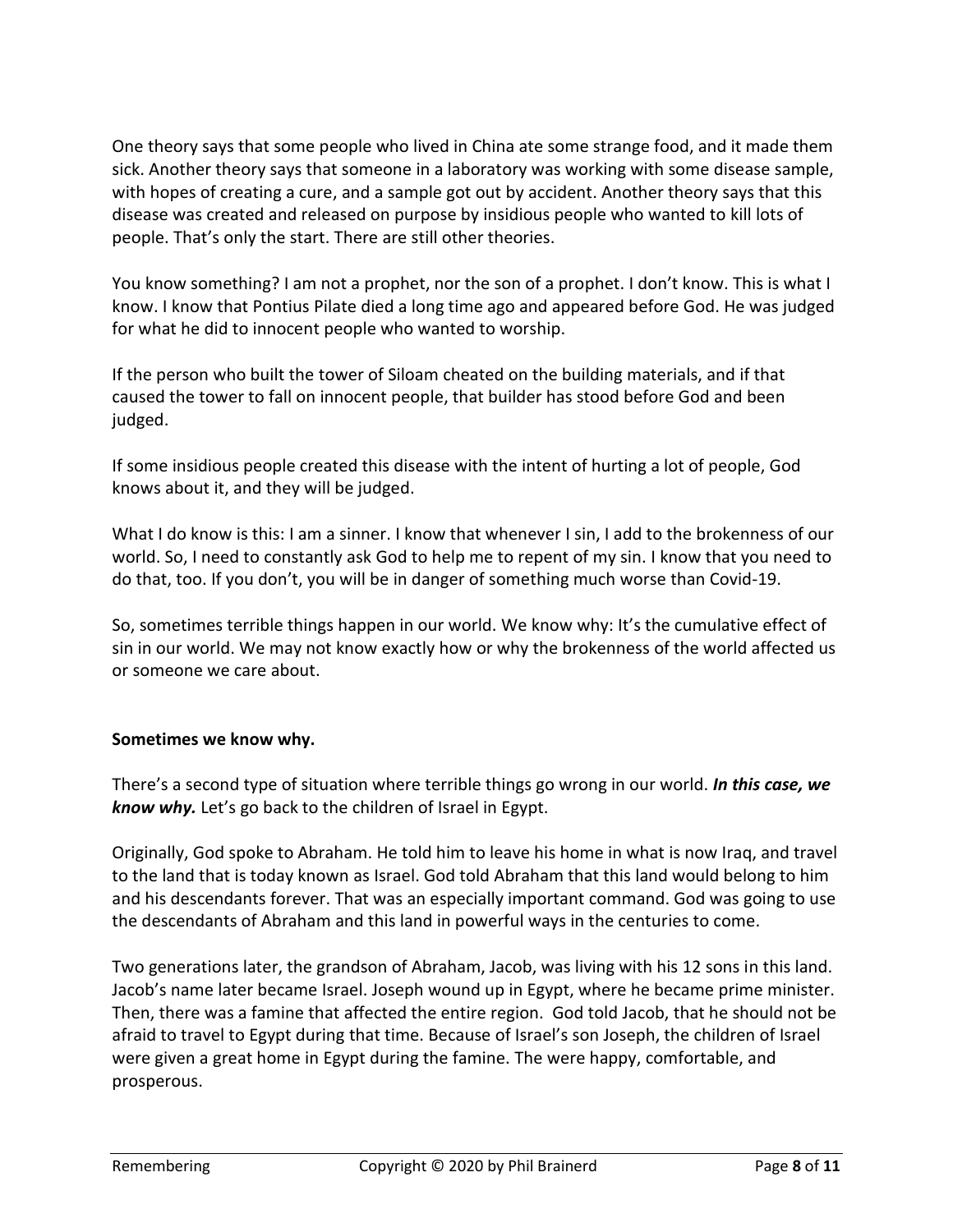However, one day, the famine ended. In fact, it ended exactly seven years after it started. We know that because Pharaoh had been given a dream by God. Joseph was given the supernatural ability to interpret that dream. Joseph said the dream predicted seven years of plentiful food. Those years would be followed by seven years of famine. That's why Joseph had been made the prime minister. This prediction, along with the actions that Joseph took, helped Egypt survive the famine. So again, the seven years of famine had come to an end.

Here's what should have happened on that day. Israel and his children should have said to Joseph, "Please say 'thank you' to Pharaoh for letting us stay here. It's been great. But now, it's time to go home. We need to go home, to the promised land, because that's where God told us we should be."

If they had done that, if they had left at the right time, they could have gone home with all the possessions they had collected during their stay in Egypt. They might have gone home with an escort of the Egyptian army.

Instead, they waited. Here, we have to speculate a little bit. Why didn't the Hebrew people leave when they should have? Maybe they waited because the weather was great in Egypt? Maybe they waited because they had used the few years they were there to build some small homes? It would be hard to leave when you've built something. Maybe they had friends there, or at least, people they thought were friends? Maybe they liked the idea of having a powerful person in their family who had the ear of the king?

We don't know. This is important: *We only know that they became comfortable someplace where they were not in God's will. We know that, whenever God's people let themselves forget their mission, bad things happen.*

In the case, instead of being escorted in safety by Pharaoh's troops, the Children of Israel were enslaved by them.

Centuries ago, a group of travelers came to the shores of America. They were called the Pilgrims. They, and others like them, felt called to try to make America into a sort of Christian paradise. Somehow, a few centuries later, America had become a place where some people tried to follow God, but many didn't. At some point, we allowed the horrible practice of slavery to take root in our nation. This resulted in the American Civil war.

The American civil war took a terrible toll on our nation. Whole cities were burned to the ground. Factories and business were destroyed forever. But the lost dollars weren't the greatest tragedy. Six-hundred-and-twenty-thousand soldiers died. That was more than WW1 and WW2 combined. And that was a time when the population of the United States was much lower than today. President Abraham Lincoln represented a group of people who believed that the Civil war was a judgement on America for allowing the horror of slavery.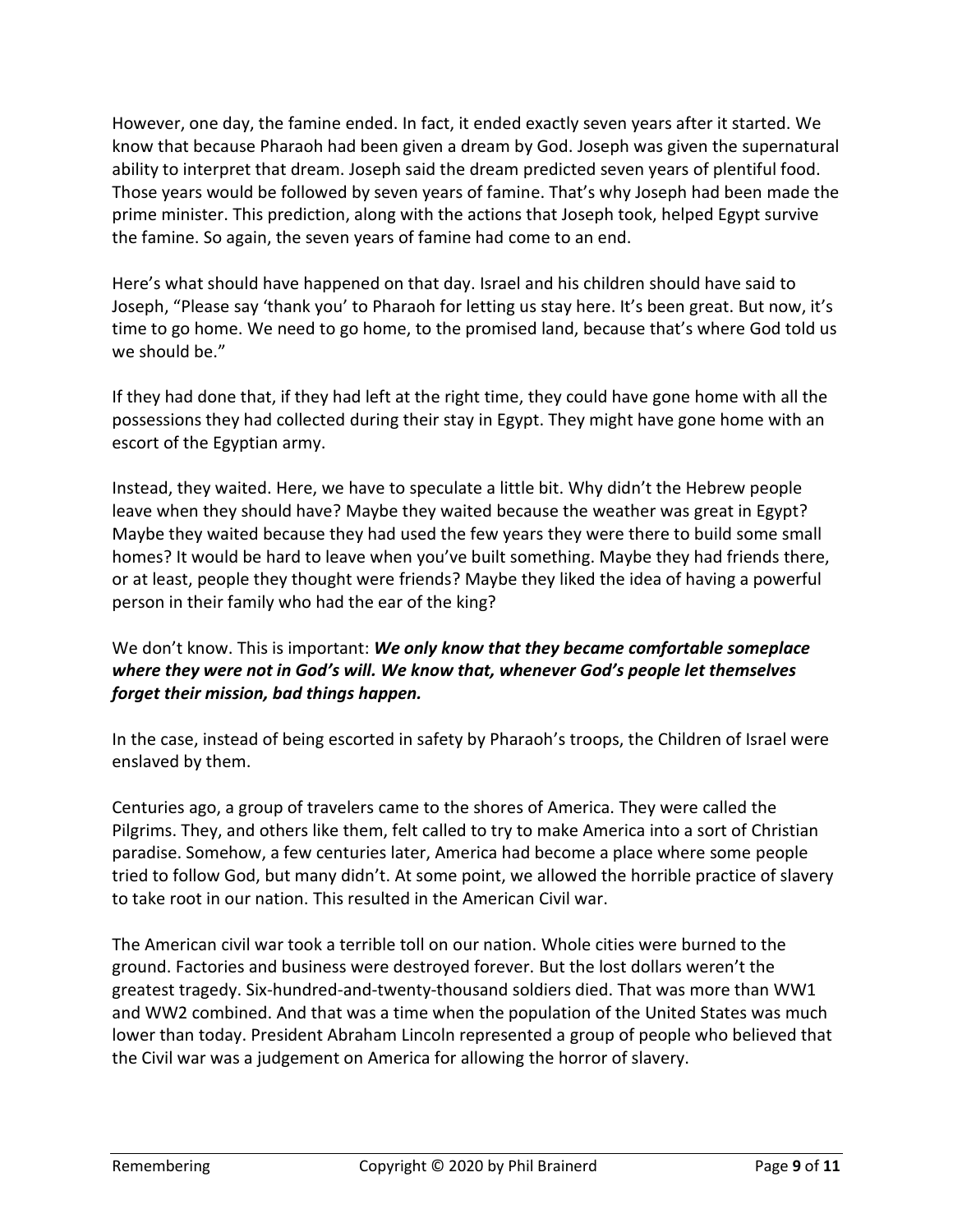Generations have passed. America has grown in wealth and prosperity. In 2020 our stock market had reached record levels. We had record levels of employment. Then, this disease, Covid-19 hit. The stock market tumbled. Millions lost their jobs.

Did this happen because for reasons that we should have known? How bad is it? Have the sins of the world finally piled so high that we are beginning to see the event we mentioned earlier, the "end times"? Could it be that we will never see a "stage two" in our world?

I hope not. I hope that we, our nation, and our world, will come out of this tragic time. If we do, please know this: If we come out, we will come out because God is gracious.

However, once again, I'm sorry to say that I'm not a prophet, nor the son of a prophet. In the coming weeks, we'll have some discussions about whether the times we live in are the end times. However, in the meantime, based on what we've learned today, we must ask a question: The question is not, "Is the world behaving badly enough to bring in the end times?" The question is not, "Are other people behaving like sinners?"

*The question is: Are God's people living in God's will?* As we learned from our Lord, when bad times come, we must first look at our own hearts.

What is God's will for God's people? The Church of Jesus Christ has a vitally important mission: a "Job one". We are to make disciples of all nations.

Again, based on what we've learned today, we must first look at ourselves. Are we disciples of Jesus? Are we taking this calling seriously? Are we putting Jesus first? Are we learning about what it means to be a disciple; a person wholly committed to the teachings of Jesus?

Or, have we become too comfortable living outside of God's will? Have we become content with a good economy and the comforts it provides? Are we absorbed in worldly forms of entertainment?

If you are not following God's will for your life, then you need to repent. You need to repent of letting this incredible mission become second place in your life. You must recommit to becoming a disciple of Jesus.

Listen to the words of Isaiah:

The Spirit of the Lord God is upon me, Because the Lord has anointed me To bring good news to the afflicted; He has sent me to bind up the brokenhearted, To proclaim liberty to captives And freedom to prisoners; (Isaiah 61:1)